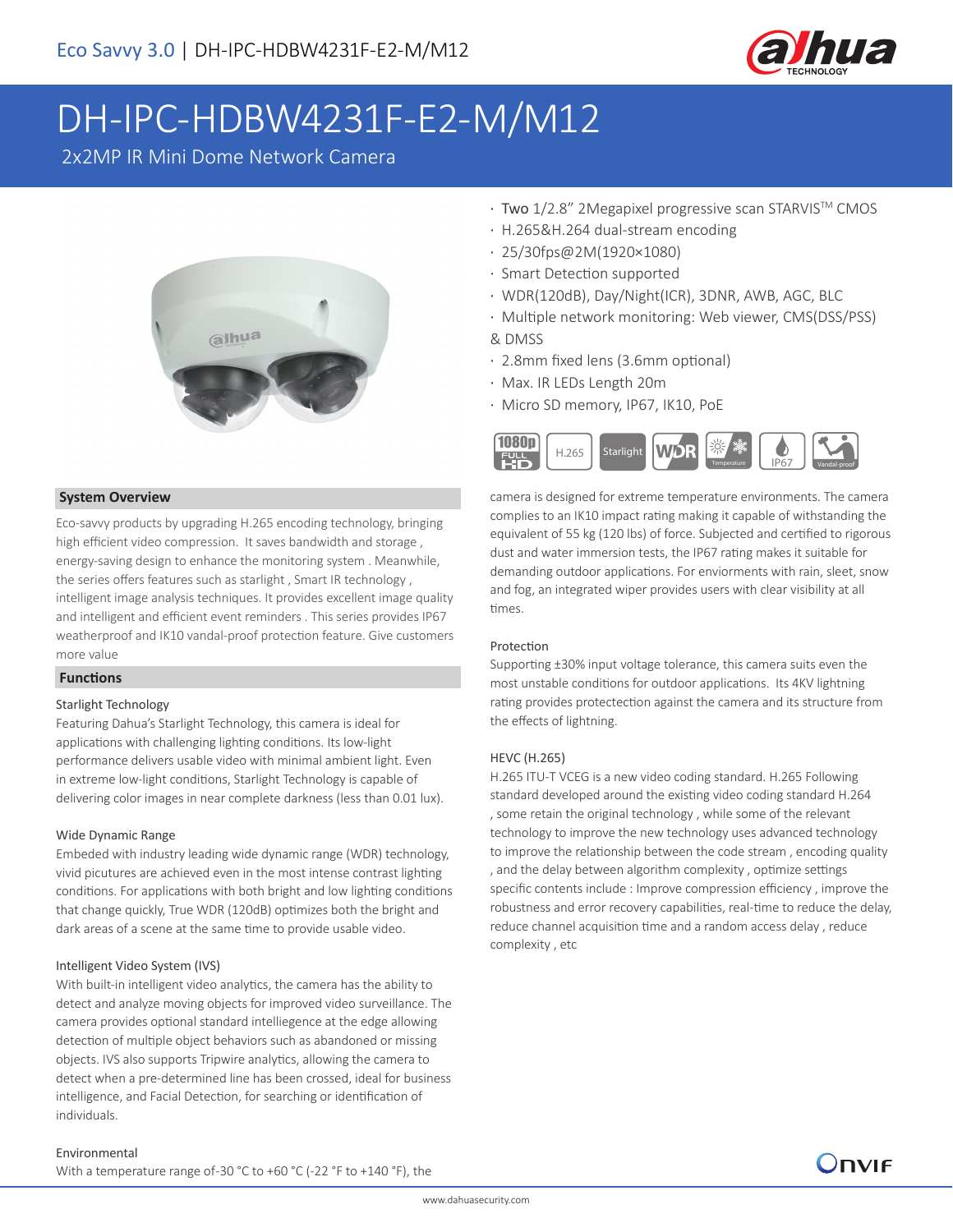# Eco Savvy 3.0| DH-IPC-HDBW4231F-M/M12

### **Technical Specification**

| Camera                          |          |                                                                                                                                      |           |           |          |  |
|---------------------------------|----------|--------------------------------------------------------------------------------------------------------------------------------------|-----------|-----------|----------|--|
| Image Sensor                    |          | Two 1/2.8" 2Megapixel progressive scan CMOS                                                                                          |           |           |          |  |
| <b>Effective Pixels</b>         |          | 1920(H)x1080(V)                                                                                                                      |           |           |          |  |
| RAM/ROM                         |          | 512MB/256MB                                                                                                                          |           |           |          |  |
| <b>Scanning System</b>          |          | Progressive                                                                                                                          |           |           |          |  |
| <b>Electronic Shutter Speed</b> |          | Auto/Manual, 1/3(4)~1/100000s                                                                                                        |           |           |          |  |
| Minimum Illumination            |          | 0.009Lux/F2.0( Color, 1/3s, 30IRE)<br>0.07Lux/2.0( Color,1/30s,30IRE)<br>OLux/F2.0(IR on)                                            |           |           |          |  |
| S/N Ratio                       |          | More than 50dB                                                                                                                       |           |           |          |  |
| <b>IR Distance</b>              |          | Distance up to 20m (66ft)                                                                                                            |           |           |          |  |
| IR On/Off Control               |          | Auto/ Manual                                                                                                                         |           |           |          |  |
| <b>IR LEDS</b>                  |          | $10 \times 2$                                                                                                                        |           |           |          |  |
| Lens                            |          |                                                                                                                                      |           |           |          |  |
| Lens Type                       |          | Fixed                                                                                                                                |           |           |          |  |
| Mount Type                      |          | Board-in                                                                                                                             |           |           |          |  |
| Focal Length                    |          | 2.8mm (3.6mm optional)                                                                                                               |           |           |          |  |
| Max. Aperture                   |          | F2.0(F2.1)                                                                                                                           |           |           |          |  |
| Angle of View                   |          | H: 110° (86°), V:60° (46°)                                                                                                           |           |           |          |  |
| Optical Zoom                    |          | N/A                                                                                                                                  |           |           |          |  |
| <b>Focus Control</b>            |          | Fixed                                                                                                                                |           |           |          |  |
| Close Focus Distance            |          | N/A                                                                                                                                  |           |           |          |  |
|                                 | Lens     | Detect                                                                                                                               | Observe   | Recognize | Identify |  |
| <b>DORI Distance</b>            | $2.8$ mm | 41m(134ft)                                                                                                                           | 16m(52ft) | 8m(26ft)  | 4m(13ft) |  |
|                                 | $3.6$ mm | 55m(180ft)                                                                                                                           | 22m(72ft) | 11m(36ft) | 6m(20ft) |  |
| Pan/Tilt/Rotation               |          |                                                                                                                                      |           |           |          |  |
| Pan/Tilt/Rotation Range         |          | Pan:±90°; Tilt:0°~65°; Rotation:0°~360°                                                                                              |           |           |          |  |
| Intelligence                    |          |                                                                                                                                      |           |           |          |  |
| <b>Event Trigger</b>            |          | Motion detection, Video tampering, Scene changing,<br>Network disconnection, Ip address conflict, Illegal<br>access, Storage anomaly |           |           |          |  |
| <b>IVS</b>                      |          | Tripwire, Intrusion, Object Abandoned/Missing                                                                                        |           |           |          |  |
| Advanced Intelligent Functions  |          | <b>Face Detection</b>                                                                                                                |           |           |          |  |
| Video                           |          |                                                                                                                                      |           |           |          |  |
| Compression                     |          | H.265/H.264H/MJPEG(Sub Stream)                                                                                                       |           |           |          |  |
| <b>Smart Codec</b>              |          | N/A                                                                                                                                  |           |           |          |  |
| <b>Streaming Capability</b>     |          | 2 Streams                                                                                                                            |           |           |          |  |
| Resolution                      |          | 1080P(1920x1080)/1.3M(1280x960)/<br>720P(1280×720)/D1(704×576/704×480)/<br>VGA(640×480)/CIF(352×288/352×240)                         |           |           |          |  |
| Frame Rate                      |          | Main Stream:<br>CH1: 1080P (1~25/30fps)<br>CH2: 1080P (1~25/30fps)                                                                   |           |           |          |  |
|                                 |          | Sub Stream:<br>CH1: D1(1~25/30fps)<br>CH2: D1(1~25/30fps)                                                                            |           |           |          |  |

| <b>Bit Rate Control</b>                 | CBR/VBR                                                                                                                                     |
|-----------------------------------------|---------------------------------------------------------------------------------------------------------------------------------------------|
| <b>Bit Rate</b>                         | H.264: 32~10240Kbps<br>H.265: 12~7168Kbps                                                                                                   |
| Day/Night                               | Auto(ICR) / Color / B/W                                                                                                                     |
| <b>BLC Mode</b>                         | BLC / HLC / WDR(120dB, only fot CH1)                                                                                                        |
| <b>White Balance</b>                    | Auto/Natural/Street Lamp/Outdoor/Manual                                                                                                     |
| Gain Control                            | Auto/Manual                                                                                                                                 |
| Noise Reduction                         | 3D DNR                                                                                                                                      |
| <b>Motion Detection</b>                 | Off / On (4 Zone, Rectangle)                                                                                                                |
| Region of Interest                      | Off / On (4 Zone)                                                                                                                           |
| Electronic Image Stabilization<br>(EIS) | N/A                                                                                                                                         |
| Smart IR                                | Support                                                                                                                                     |
| Defog                                   | N/A                                                                                                                                         |
| Digital Zoom                            | 16x                                                                                                                                         |
| Flip                                    | 0°/90°/180°/270°                                                                                                                            |
| Mirror                                  | Off/On                                                                                                                                      |
| <b>Privacy Masking</b>                  | Off / On (4 Area, Rectangle)                                                                                                                |
| Audio                                   |                                                                                                                                             |
| Compression                             | G.711a/ G.711Mu/ AAC/ G.726                                                                                                                 |
| Network                                 |                                                                                                                                             |
| Ethernet                                | -M Model: RJ-45 (10/100Base-T)<br>-M12 Model: M12 D-Coding (10/100Base-T)                                                                   |
| Protocol                                | HTTP;HTTPS;TCP;ARP;RTSP;RTP;RTCP;UDP;SMTP;<br>FTP;DHCP;DNS;DDNS;PPPoE;IPV4/V6;QoS;UPnP;<br>NTP;Bonjour;IEEE 802.1X;Multicast;ICMP;IGMP;TLS; |
| Interoperability                        | ONVIF Profile S&G, API                                                                                                                      |
| <b>Streaming Method</b>                 | Unicast / Multicast                                                                                                                         |
| Max. User Access                        | 10 Users / 20 Users                                                                                                                         |
| <b>Edge Storage</b>                     | <b>NAS</b><br>Local PC for instant recording<br>Mirco SD card 128GB                                                                         |
| Web Viewer                              | IE, Chrome, Firefox, Safari                                                                                                                 |
| Management Software                     | Smart PSS, DSS, DMSS                                                                                                                        |
| <b>Smart Phone</b>                      | IOS, Android                                                                                                                                |
| Certifications                          |                                                                                                                                             |
| Certifications                          | CE (EN 60950:2000)<br>UL:UL60950-1<br>FCC: FCC Part 15 Subpart B<br>E-mark(ECE-Regulation No.10)<br>EN50155                                 |
| Interface                               |                                                                                                                                             |
| Video Interface                         | N/A                                                                                                                                         |
| Audio Interface                         | Built-in Mic                                                                                                                                |
| <b>RS485</b>                            | N/A                                                                                                                                         |
| Alarm                                   | N/A                                                                                                                                         |